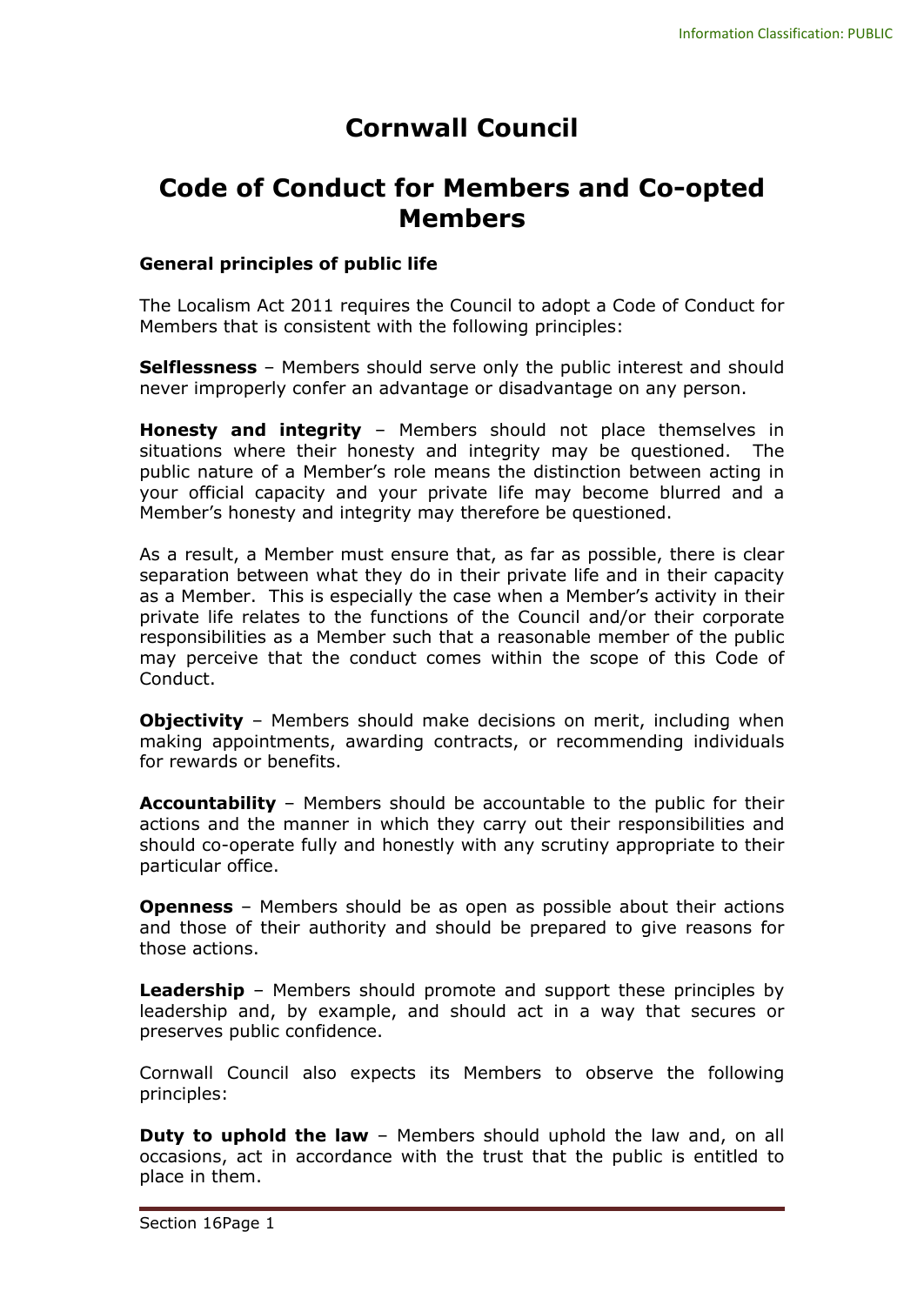**Personal judgement** – Members may take account of the views of others, including their political groups, but should reach their own conclusions on the issues before them and act in accordance with those conclusions.

**Respect for others** – Members should promote equality by not discriminating unlawfully against any person, and by treating people with respect, regardless of their race, age, religion, gender, sexual orientation or disability. They should respect the impartiality and integrity of the authority's statutory officers and its other employees.

**Stewardship** – Members should do whatever they are able to do to ensure that their authorities use their resources prudently, and in accordance with the law.

Whilst these overriding principles are not formally part of the Code of Conduct, they underpin the purpose and provisions of the Code of Conduct and are principles in accordance with which Members should conduct themselves.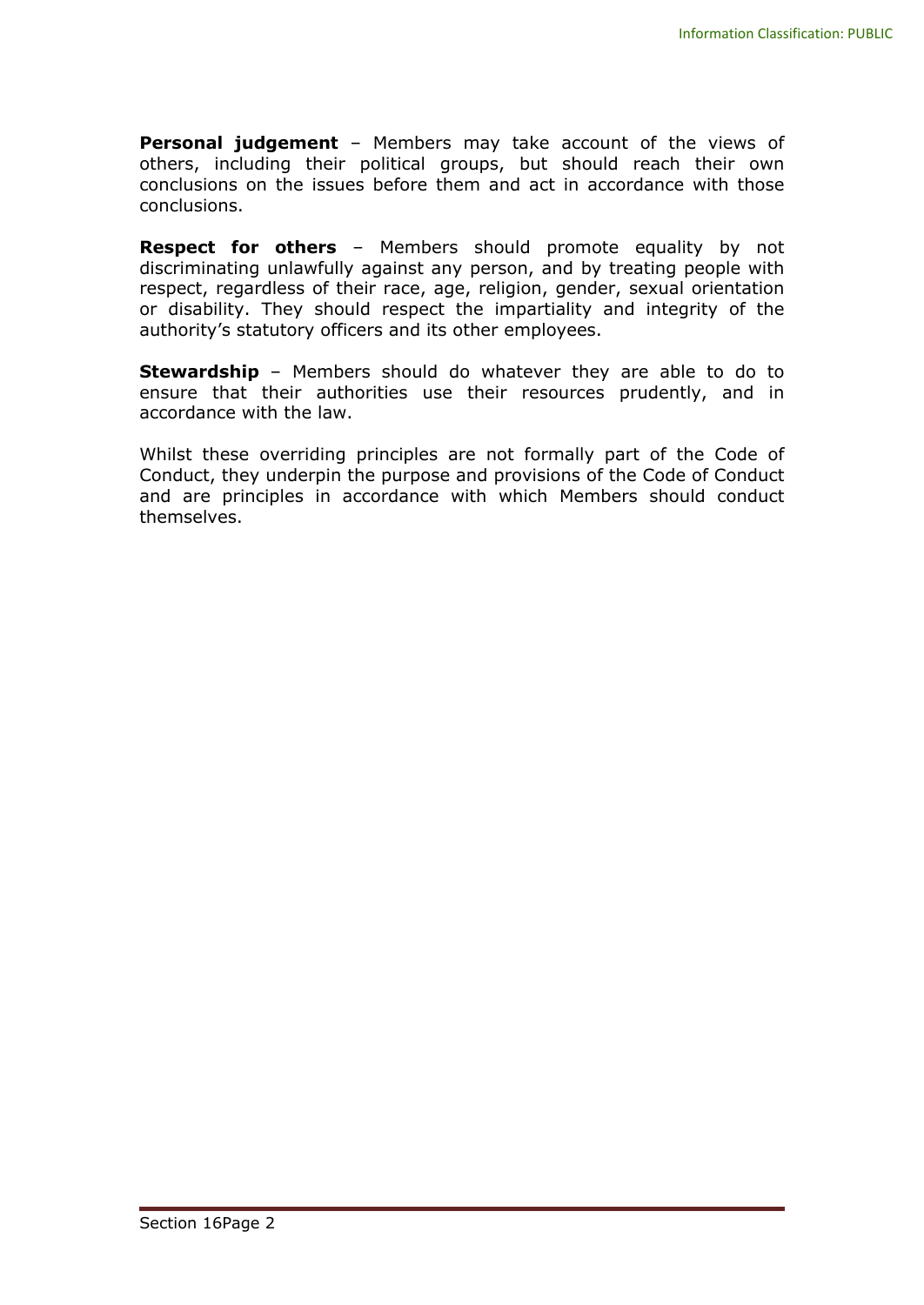#### **Introduction and Interpretation**

- 1. This Code of Conduct has been adopted by Cornwall Council to support its duty to promote and maintain high standards of conduct by Members of the Council as required by the Localism Act 2011. The Standards Committee assumes ownership of the Code on behalf of the Council and also monitors the operation of the Code in conjunction with the Monitoring Officer.
- 2. In this Code:

"**disclosable pecuniary interest**" means an interest described in Part 5A of this Code and which is an interest of a Member or an interest of (i) that Member's spouse or civil partner; (ii) a person with whom that Member is living as husband or wife; or (iii) a person with whom that Member is living as if they were civil partners, and that Member is aware that that other person has the interest as found on page 11 of this Code

"**dispensation**" means a dispensation granted by the Standards Committee of the Council or other appropriate person or body which relieves a Member from one or more of the restrictions set out in sub-paragraphs 3(5)(i), 3(5)(ii) and 3(5)(iii) of Part 3 of this Code to the extent specified in the dispensation

"**interest**" means any disclosable pecuniary interest or any disclosable non-registerable interest where the context permits

"**meeting**" means any meeting of the Council, the Cabinet and any of the Council's or the Cabinet's committees, sub-committees, joint committees, joint sub-committees, area committees or working groups

"**Member**" includes an Elected Member and a Co-opted Member

"**non-registerable interest**" mean an interest as defined in Part 5B of this Code as found on page 13 of this Code

"**register**" means the register of disclosable pecuniary interests maintained by the Monitoring Officer of the Council

"**sensitive interest**" means an interest that a Member has (whether or not a disclosable pecuniary interest) in relation to which the Member and the Monitoring Officer consider that disclosure of the details of that interest could lead to the Member, or a person connected with the Member, being subject to violence or intimidation

**"trade union"** means a trade union within the meaning of the Trade Union and Labour Relations (Consolidation) Act 1992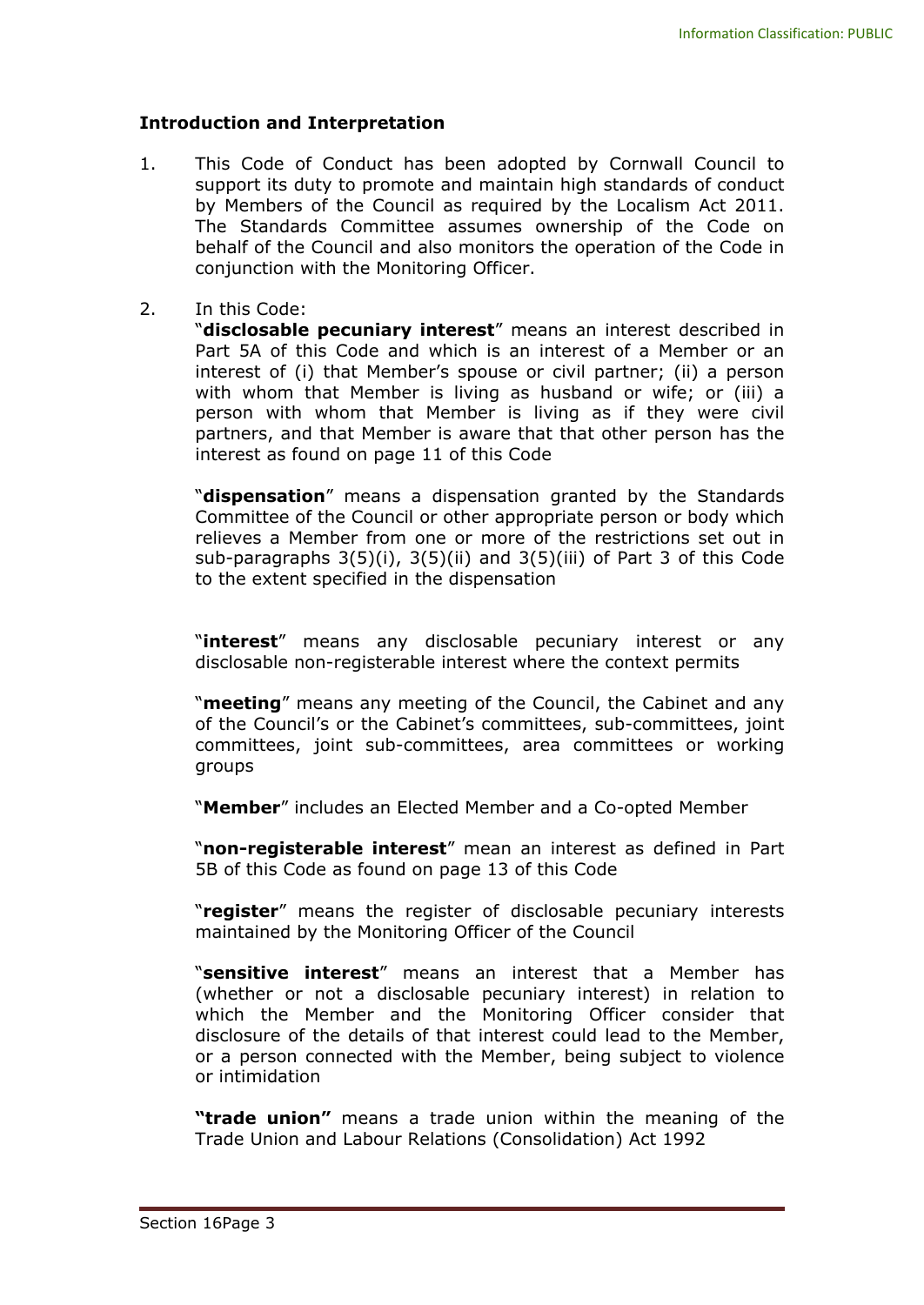- 3. This Code is arranged as follows:
	- Part 1 Application of the Code of Conduct
	- Part 2 General obligations
	- Part 3 Registering and declaring interests
	- Part 4 Sensitive interests
	- Part 5A Pecuniary interests
	- Part 5B Non-registerable interests.

#### **Part 1 – Application of the Code of Conduct**

- 1.1 This Code applies to you as a Member of the Council.
- 1.2. This Code should be read together with the preceding general principles of public life.
- 1.3. It is your responsibility to comply with the provisions of this Code.
- 1.4 Subject to paragraphs 1.5 and 1.6 of this Code, you must comply with this Code whenever you:
	- (a) conduct the business of the Council, which in this Code includes the business of the office to which you have been elected or appointed; or
	- (b) act, hold yourself out as acting or conduct yourself in such a way that a third party could reasonably conclude that you are acting as a representative of the Council or use knowledge you could only have obtained in your role as a representative of the Council

and references to your official capacity are construed accordingly.

- 1.5 Where you act as a representative of the Council:
	- (a) on another authority which has a Code of Conduct, you must, when acting for that other authority, comply with that other authority's Code of Conduct; or
	- (b) on any other body, you must, when acting for that other body, comply with this Code of Conduct, except and insofar as it conflicts with any lawful obligations to which that other body may be subject.
- 1.6 Where you are also a member of an authority other than the Council you must make sure that you comply with the relevant Code of Conduct depending on which role you are acting in. Your conduct may be subject to more than one Code of Conduct depending on the circumstances. Advice can be sought from the Monitoring Officer or one of his team.

#### **Part 2 – General obligations**

2.1 You must treat others with respect.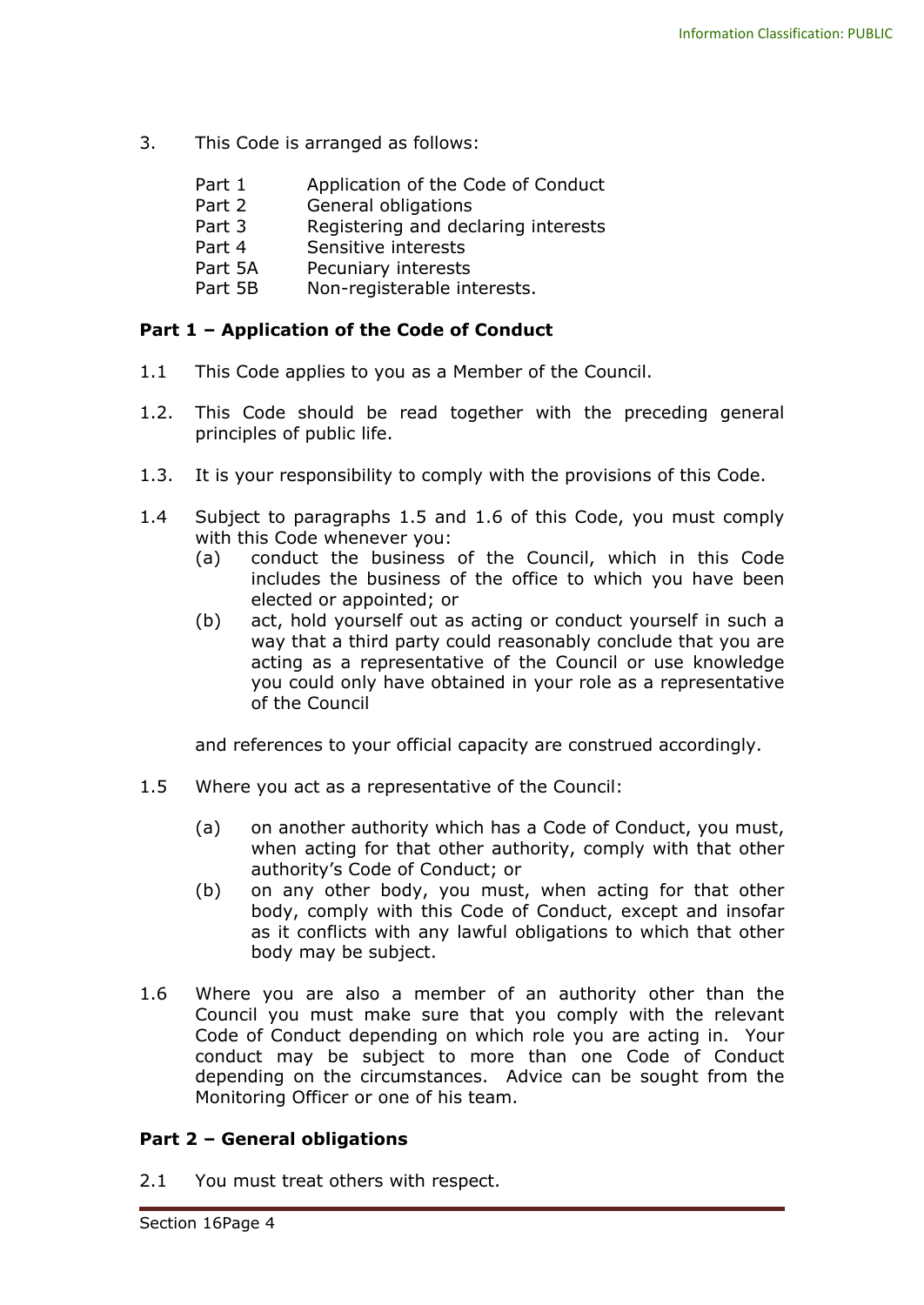- 2.2 You must not treat others in a way that amounts to or which may reasonably be construed as unlawfully discriminating against them.
- 2.3 You must not bully or harass any person.
- 2.4 You must not intimidate or attempt to intimidate others.
- 2.5 You must not conduct yourself in a manner which is contrary to the Council's duty to promote and maintain high standards of conduct by Members.
- 2.6 You must not accept any gifts or hospitality that could be seen by the public as likely to influence your judgement and you are responsible for declaring all gifts and hospitality received over the value of £50 from a single source in one year, either in the form of a single gift or as a cumulative total . You also must register any gifts or gifts or hospitality over £50 within 28 days of receiving either the gift or hospitality.
- 2.6 You must not do anything which compromises or is likely to compromise the impartiality of those who work for or on behalf of the Council.
- 2.8 You must not disclose information given to you in confidence by anyone, or information acquired by you which you believe, or ought reasonably to be aware, is of a confidential nature, except where –
	- (i) you have the consent of a person authorised to give it;
	- (ii) you are required by law to do so;
	- (iii) the disclosure is made to a third party for the purpose of obtaining professional advice provided that the third party agrees in writing not to disclose the information to any other person before the information is provided to them; or
	- (iv) the disclosure is  $-$ 
		- (a) reasonable and in the public interest; and
		- (b) made in good faith; and
		- (c) in compliance with the reasonable requirements of the authority, which requirements must be demonstrable by reference to an adopted policy, procedure or similar document of the Council or evidenced by advice provided by the Monitoring Officer or his nominee.
- 2.9 You must not prevent or attempt to prevent another person from gaining access to information to which that person is entitled by law.
- 2.10 You must not conduct yourself in a manner which could reasonably be regarded as bringing your office or the Council into disrepute.
- 2.11 You must not use or attempt to use your position as a Member of the Council improperly to confer on or to secure for yourself or any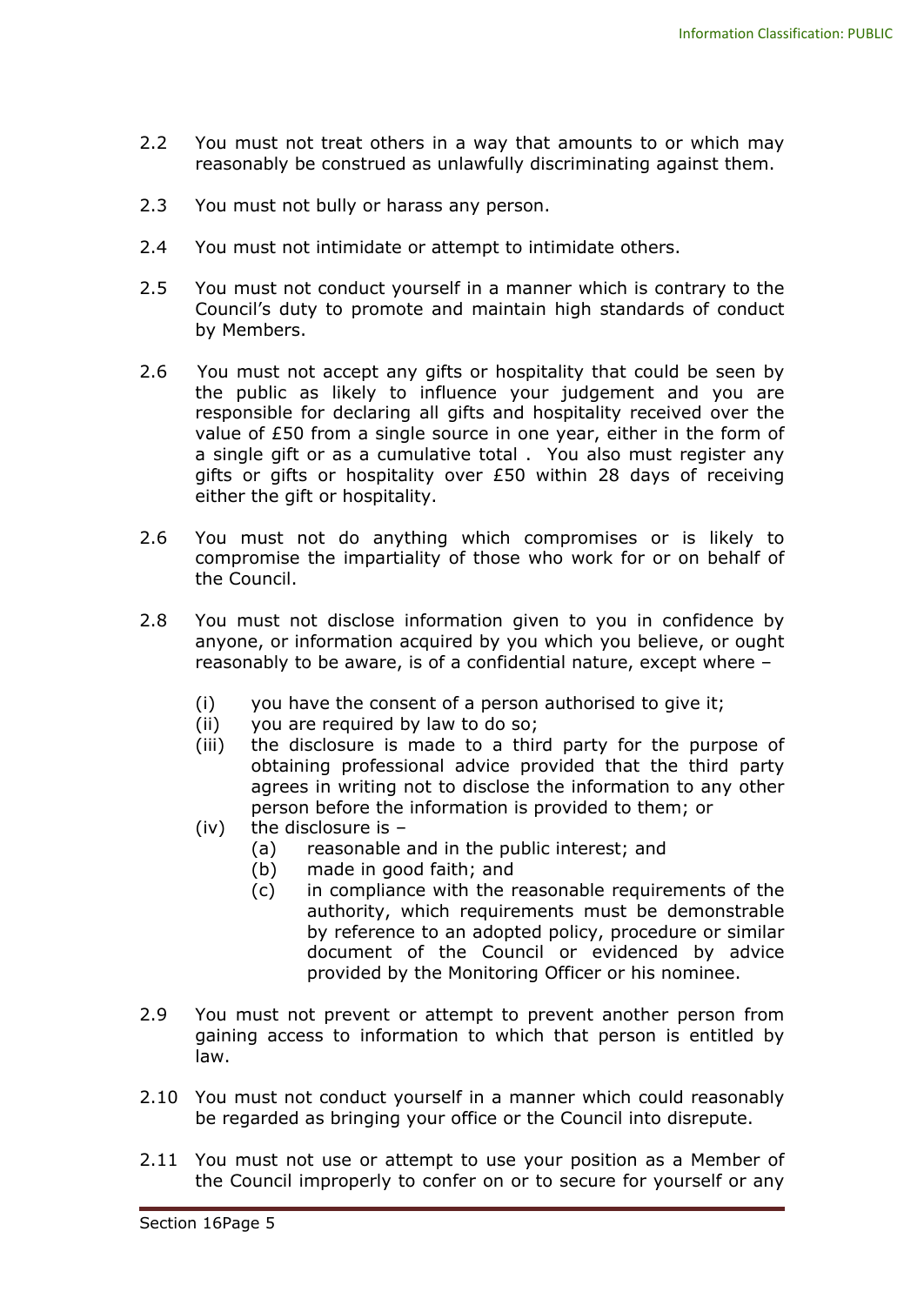other person an advantage or disadvantage.

- 2.12 You must when using or authorising the use by others of the resources of the Council:
	- (i) act in accordance with the reasonable requirements of the Council;
	- (ii) ensure that such resources are not used improperly for political purposes (including party political purposes); and
	- (iii) have regard to any statutory or other requirements relating to local authority publicity.
- 2.13 When reaching decisions on any matter you must have regard to any relevant advice provided to you by the Council's Chief Financial Officer and Monitoring Officer.
- 2.14 You must give reasons for all decisions in accordance with any statutory requirements and any reasonable additional requirements imposed by the Council.
- 2.15 You must not participate in any meeting of an Overview and Scrutiny Committee that is scrutinising or otherwise considering the business of one of the Council's decision-making persons or bodies, other than the Cabinet or an individual exercising executive decision-making powers, in relation to which you have been involved in making the decision, save as may be required to make representations, answer questions or give evidence relating to that business to the meeting and subject to the reasonable requirements of the person Chairing that meeting.
- 2.16 You must comply with the requirements of the Monitoring Officer in assisting with any assessment or investigation relating to an alleged breach of the Code of Conduct and comply with any sanction that is imposed upon you for breaching the Code of Conduct;
- 2.17 You must complete Code of Conduct training within 6 months of taking office and then must attend refresher training every 2 years or as required by the Monitoring Officer.

#### **Part 3 – Registering and declaring interests and withdrawal from meetings**

- 3.1 The provisions of this Part of this Code are subject to the provisions of Part 4 of this Code relating to sensitive interests.
- 3.2 Within 28 days of becoming a Member you must notify the Council's Monitoring Officer of any disclosable pecuniary interest that you have and your membership of any trade union(s) at the time of giving the notification.
- 3.3 Where you become a Member as a result of re-election or your cooption being renewed you need only comply with paragraph 3.2 of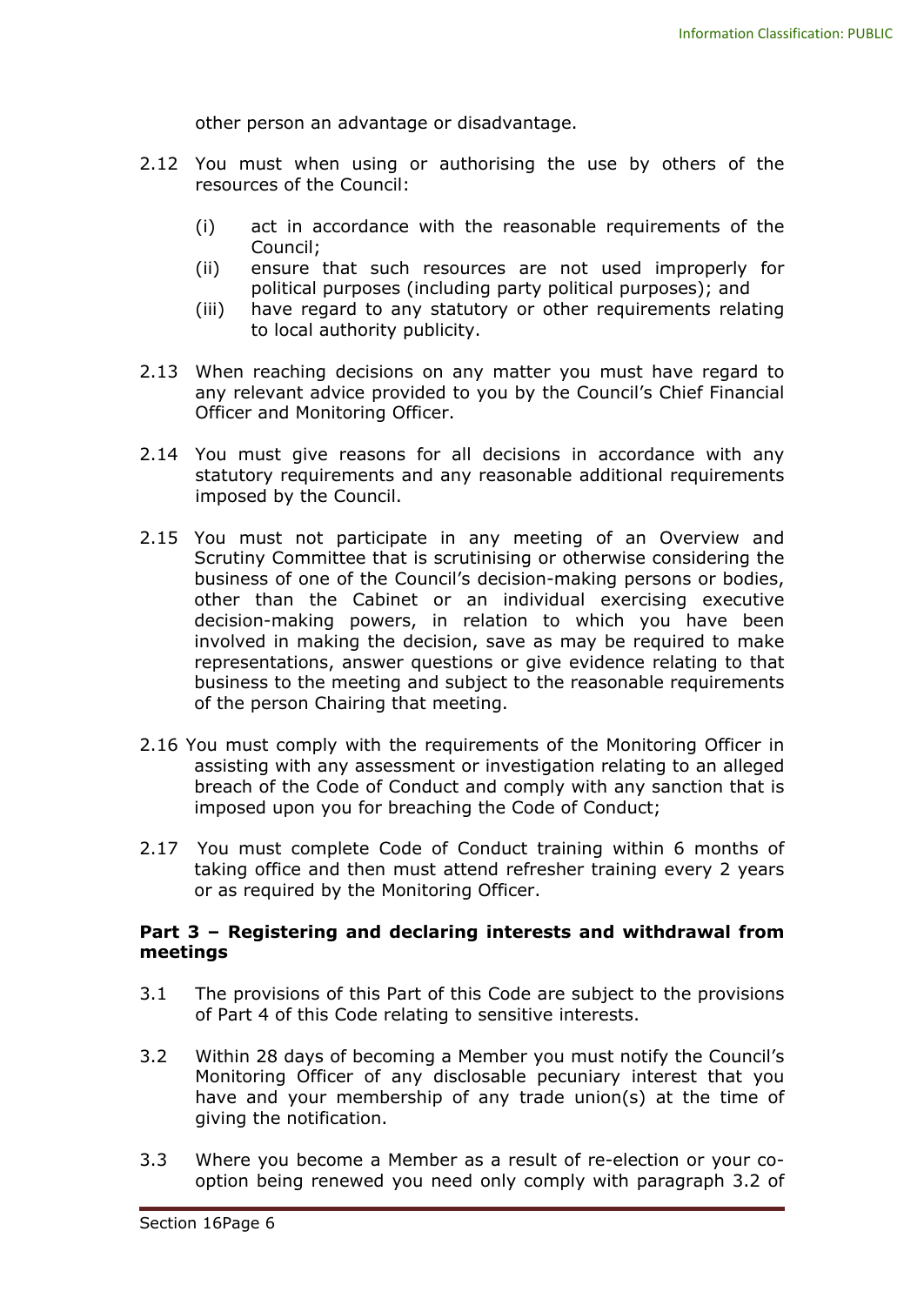this Code to the extent that your disclosable pecuniary interests and your trade union membership(s) are not already entered on the register at the time the notification is given.

- 3.4 You are not required to notify non-registerable interests to the Monitoring Officer for inclusion in the register.
- 3.5 If you are present at a meeting and you are aware that you have a non-registerable interest, a disclosable pecuniary interest or an interest by virtue of any trade union membership in any matter being considered or to be considered at the meeting you must disclose that interest to the meeting if that interest is not already entered in the register and, unless you have the benefit of a current and relevant dispensation in relation to that matter, you must:
	- (i) not participate, or participate further, in any discussions of the matter at the meeting;
	- (ii) not participate in any vote, or further vote, taken on the matter at the meeting; and
	- (iii) remove yourself from the meeting while any discussion or vote takes place on the matter, to the extent that you are required to absent yourself in accordance with the Council's standing orders or other relevant procedural rules.
- 3.5A Where a Member has a non-registerable interest in a matter to which paragraph 3.5 relates that does not benefit from a valid dispensation and that interest arises only from the Member's participation in or membership of a body whose objects or purposes are charitable, philanthropic or otherwise for the benefit of the community or a section of the community the Member may with the permission of the Chairman of the meeting or until such time as the Chairman directs the Member to stop, address the meeting to provide such information as they reasonably consider might inform the debate and decision to be made before complying with paragraphs 3.5(i), (ii) and (iii).
- 3.6 If a disclosable pecuniary interest or any membership of a trade union to which paragraph 3.5 relates is not entered in the register and has not already been notified to the Monitoring Officer at the time of the disclosure you must notify the Monitoring Officer of that interest within 28 days of the disclosure being made at the meeting.
- 3.7 Where you are able to discharge a function of the Council acting alone and you are aware that you have a non-registerable interest, a disclosable pecuniary interest or an interest by virtue of any trade union membership(s) in a matter being dealt with, or to be dealt with, by you in the course of discharging that function you must :
	- (i) not take any steps, or any further steps, in relation to the matter (except for the purpose of enabling the matter to be dealt with otherwise than by you); and
	- (ii) if the interest is a disclosable pecuniary interest or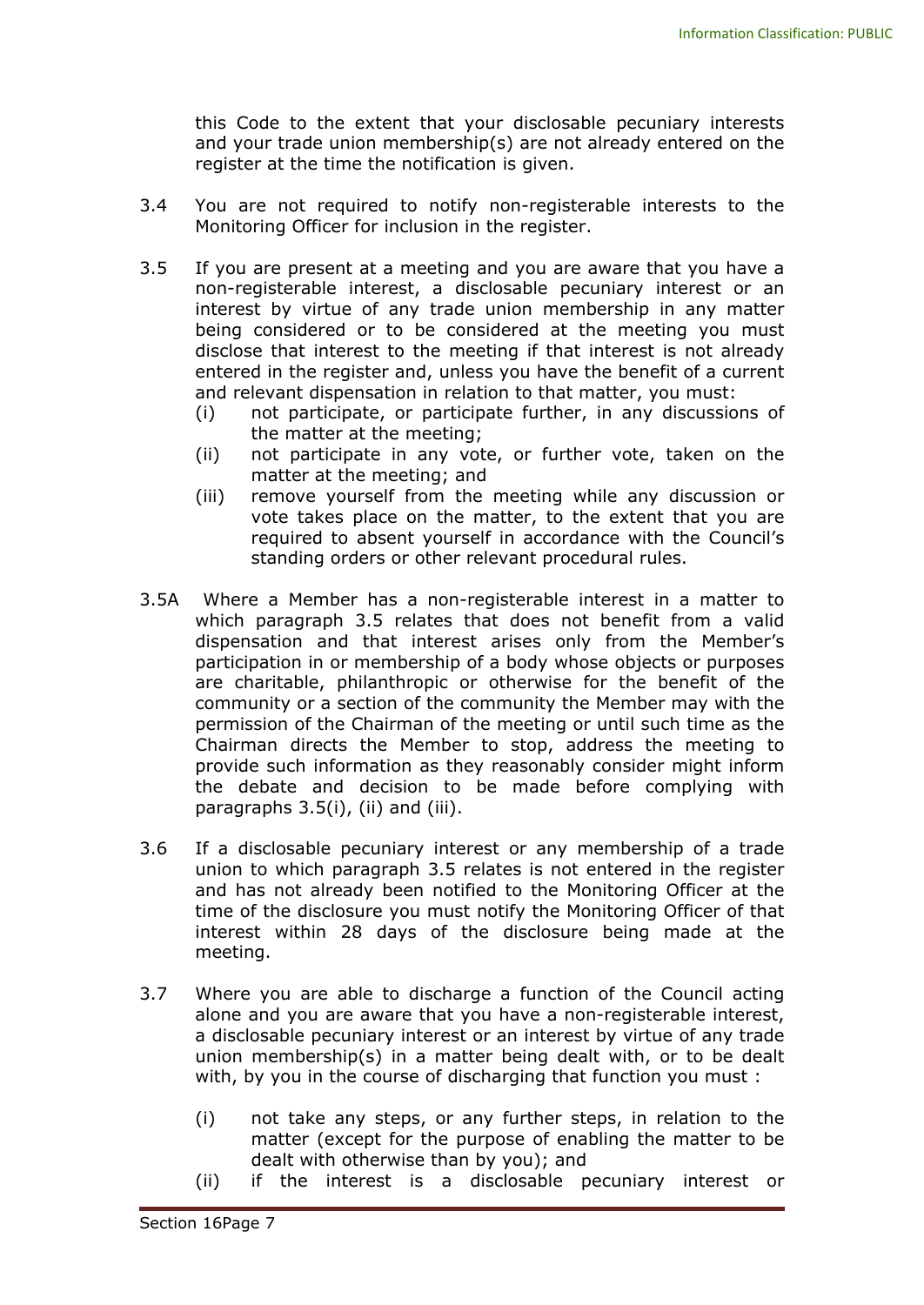membership of a trade union, notify the Monitoring Officer of that interest within 28 days of becoming aware of the interest if the interest is not entered in the register and has not already been notified to the Monitoring Officer.

- 3.8 Within 28 days of becoming aware of any new disclosable pecuniary interest or trade union membership, or change to any disclosable pecuniary interest or trade union membership already registered or notified to the Monitoring Officer, you must notify that new interest or the change in the interest to the Monitoring Officer.
- 3.9 All notifications of disclosable pecuniary interests and trade union membership to the Monitoring Officer, excepting those made verbally at meetings, must be made in writing.

#### **Part 4 – Sensitive interests**

- 4.1 Members must notify the Monitoring Officer of the details of sensitive interests but the details of such interests shall not be included in any published version of the register.
- 4.2 The requirement in paragraph 3(5) of Part 3 of this Code to disclose interests to meetings shall in relation to sensitive interests be limited to declaring the existence of an interest and the detail of the interest need not be declared.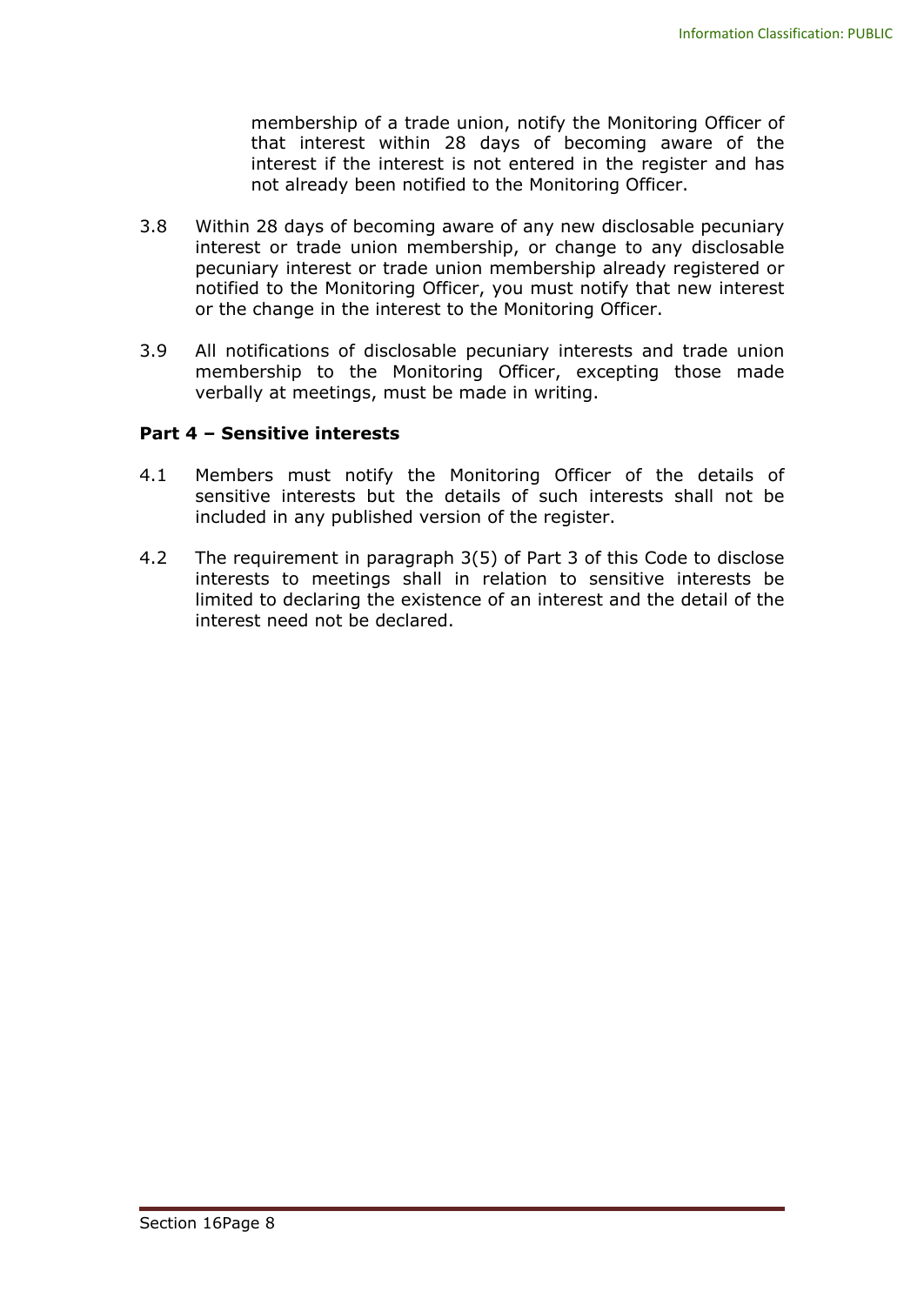### **Part 5A – Disclosable Pecuniary Interests**

In this Part of the Code the expressions in the middle column have the meanings attributed to them in the right hand column

| (a)(i)   | in which<br>"body<br>relevant<br>the<br>has<br>person<br>a<br>beneficial<br>interest" | means a firm in which the relevant person<br>is a partner or a body corporate of which<br>the relevant person is a director or in the<br>securities of which the relevant person has<br>a beneficial interest                                                                               |
|----------|---------------------------------------------------------------------------------------|---------------------------------------------------------------------------------------------------------------------------------------------------------------------------------------------------------------------------------------------------------------------------------------------|
| (a)(ii)  | "director"                                                                            | includes a member of the committee of<br>management of an industrial and provident<br>society                                                                                                                                                                                               |
| (a)(iii) | "land"                                                                                | includes an easement, servitude, interest,<br>or right over land which does not carry<br>with it a right for the relevant person<br>(alone or jointly with another) to occupy<br>the land or to receive income                                                                              |
| (a)(iv)  | "relevant<br>authority"                                                               | means the authority of which you are a<br>member                                                                                                                                                                                                                                            |
| (a)(v)   | "relevant person"                                                                     | means you, your spouse or civil partner, a<br>person with whom you are living with as<br>husband and wife or a person with whom<br>you are living with as if you are civil<br>partners                                                                                                      |
| (a)(vi)  | "securities"                                                                          | shares, debentures, debenture<br>means<br>stock, loan stock, bonds, units of a<br>collective investment scheme within the<br>meaning of the Financial Services and<br>Markets Act 2000 and other securities of<br>any description, other than<br>money<br>deposited with a building society |

The following table sets out the disclosable pecuniary interests that have been prescribed by the Secretary of State for the purposes of the Code of Conduct and the Localism Act, 2011.

| Interest |                                                            | Description                                                                                                                                                                                                                                                    |
|----------|------------------------------------------------------------|----------------------------------------------------------------------------------------------------------------------------------------------------------------------------------------------------------------------------------------------------------------|
| (b)(i)   | Employment,<br>office, trade,<br>profession or<br>vocation | Any employment, office, trade, profession<br>or vocation carried on for profit or gain                                                                                                                                                                         |
| (b)(ii)  | Sponsorship                                                | Any payment or provision of any other<br>financial benefit (other than from the<br>relevant authority) made or provided within<br>the relevant period in respect of any<br>expenses incurred by you in carrying out<br>your duties as a member, or towards the |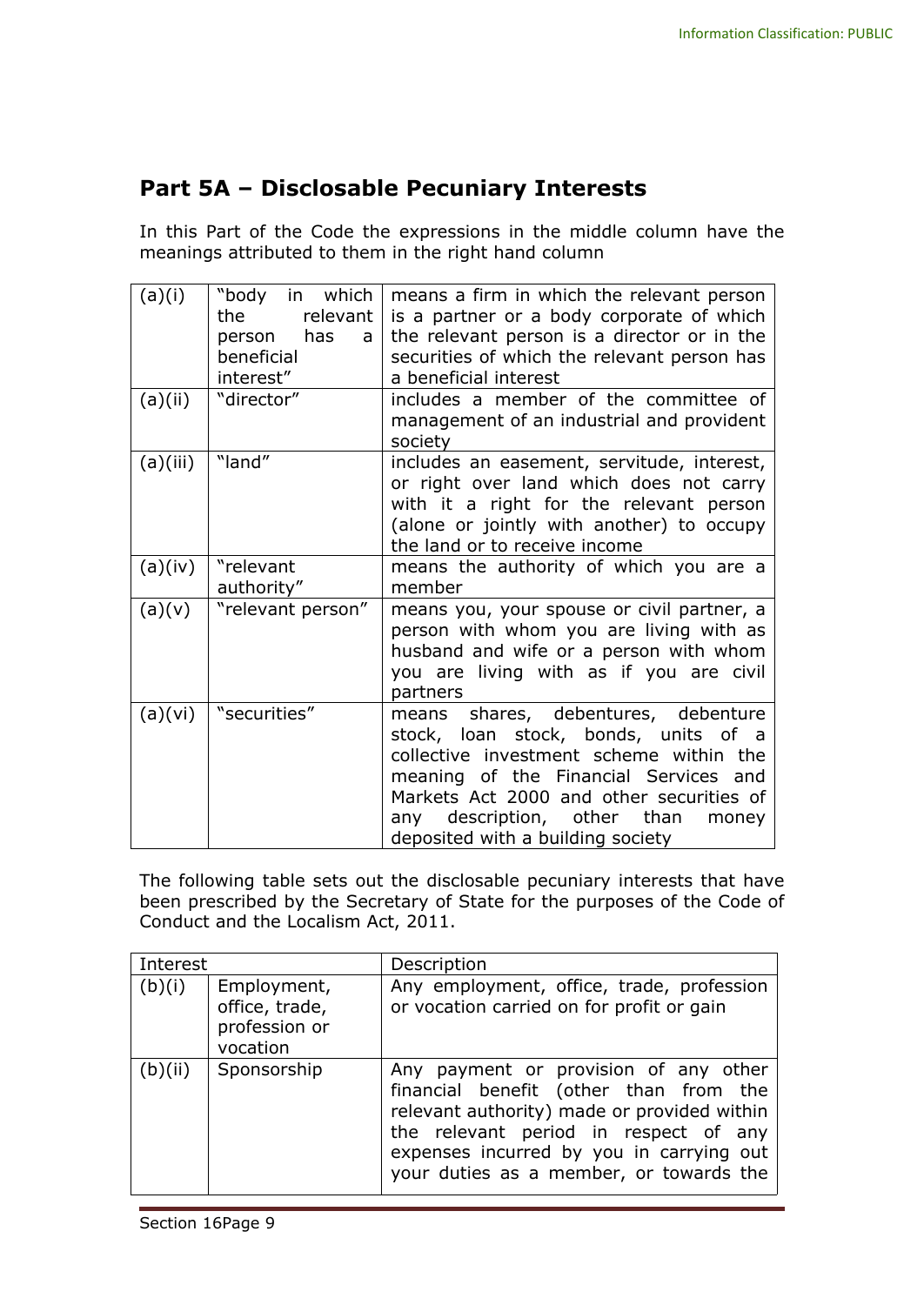|          |                   | election expenses of you. This includes       |
|----------|-------------------|-----------------------------------------------|
|          |                   | any payment or financial benefit from a       |
|          |                   | trade union(as defined above)                 |
| (b)(iii) | Contracts         | Any contract which is made between the        |
|          |                   | relevant person (or a body which in which     |
|          |                   | the relevant person has a<br>beneficial       |
|          |                   | interest) and the relevant authority under    |
|          |                   | which goods and services are to be            |
|          |                   | provided or works are to be executed and      |
|          |                   | which has not been fully discharged           |
| (b)(iv)  | Land              | Any beneficial interest in land which is      |
|          |                   | within the area of the relevant authority     |
| (b)(v)   | Licences          | Any licence (alone or jointly with others) to |
|          |                   | occupy land in the area of the relevant       |
|          |                   | authority for a month or longer               |
| (b)(vi)  | Corporate         | Any tenancy where, to your knowledge, the     |
|          | tenancies         | landlord is the relevant authority and the    |
|          |                   | tenant is a body in which the relevant        |
|          |                   | person has a beneficial interest              |
| (b)(vii) | <b>Securities</b> | Any beneficial interest in securities of any  |
|          |                   | body where that body, to your knowledge,      |
|          |                   | has a place of business or land in the area   |
|          |                   | of the relevant authority and either the      |
|          |                   | total nominal value of the securities         |
|          |                   | exceeds £25,000 or one hundredth of the       |
|          |                   | total of the issued share capital of that     |
|          |                   | body, or if the share capital of that body is |
|          |                   | of more than one class the total nominal      |
|          |                   | value of the shares in any one class in       |
|          |                   | which the relevant person has a beneficial    |
|          |                   | interest exceeds one hundredth of the total   |
|          |                   | issued share capital of that class            |